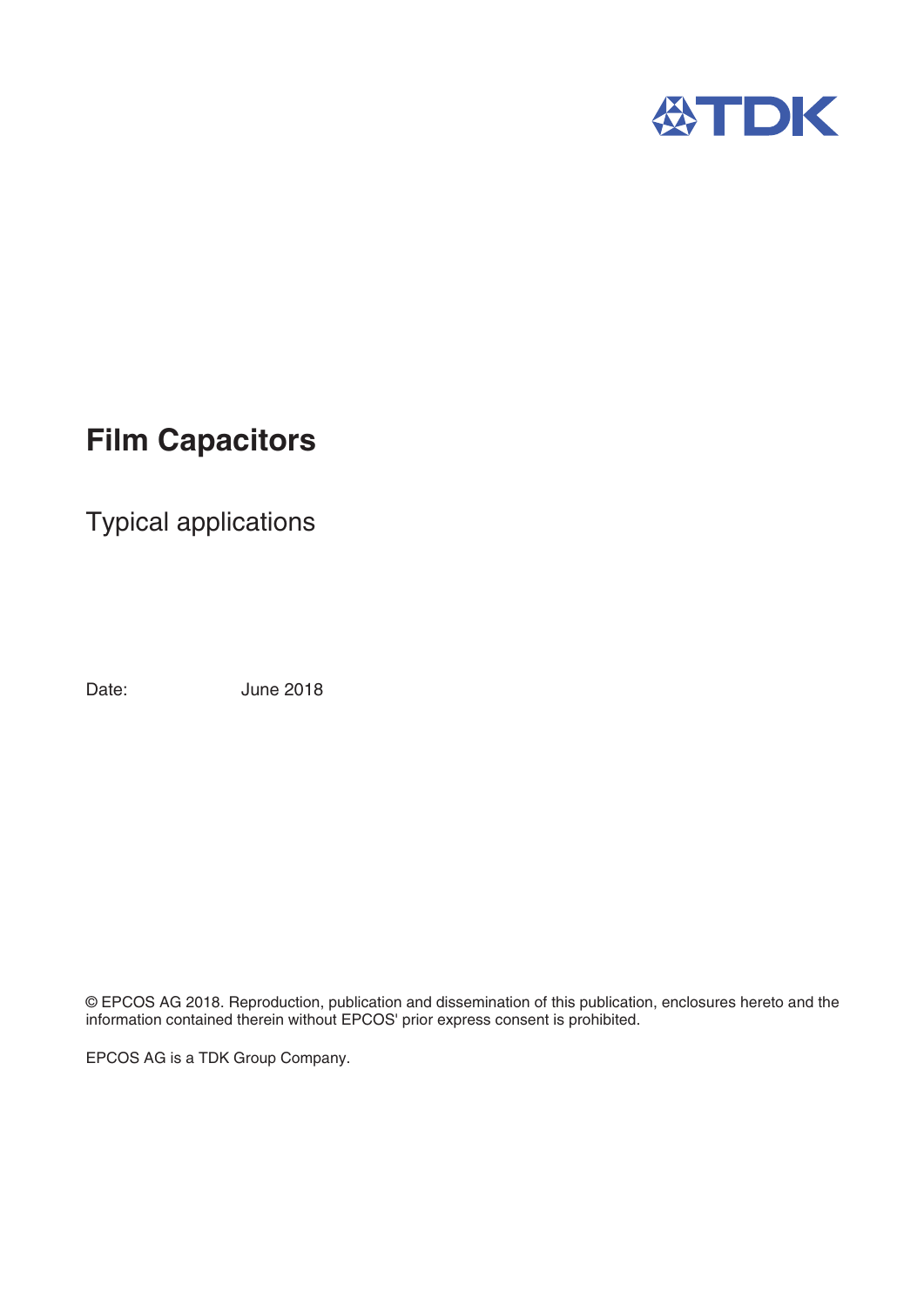

**Typical applications**

## **Typical applications of film capacitors**

| Application                                                                                                                                                            | Require-<br>ments           | <b>Series</b>                                                                                                                                                          |  |
|------------------------------------------------------------------------------------------------------------------------------------------------------------------------|-----------------------------|------------------------------------------------------------------------------------------------------------------------------------------------------------------------|--|
| <b>Blocking / Coupling</b>                                                                                                                                             |                             |                                                                                                                                                                        |  |
| $V_0$ $\triangleq$<br>, , , , , , , ,<br>KMK0806-B<br>KMK0841-Y<br>The capacitor acts as a high-pass filter:                                                           | High $R_{ins}$<br>Low $L_S$ | <b>MKT</b><br>B32520  529<br>B32560  564                                                                                                                               |  |
| - Preventing DC voltages (blocking)<br>- Transferring only the AC load (coupling)                                                                                      |                             |                                                                                                                                                                        |  |
| Bypass / Decoupling / DC link / Smoothing                                                                                                                              |                             |                                                                                                                                                                        |  |
| $V_{o}$ $\triangle$<br>KMK0807-J<br>$V_i$<br>KMK0842-7                                                                                                                 | High $R_{ins}$<br>Low $Ls$  | <b>MKT</b><br>B32520  529<br>B32560  564<br><b>MKP</b><br>B32651 658<br>B32671P  673P<br>B32671Z  676Z<br>B32674  678<br>B32774  778<br>B32774H  778H<br>B32774P  778P |  |
| The capacitor acts as a low-pass filter, preventing the<br>transmission of AC voltages, suppressing fast transient<br>changes and providing enough energy to the load. |                             |                                                                                                                                                                        |  |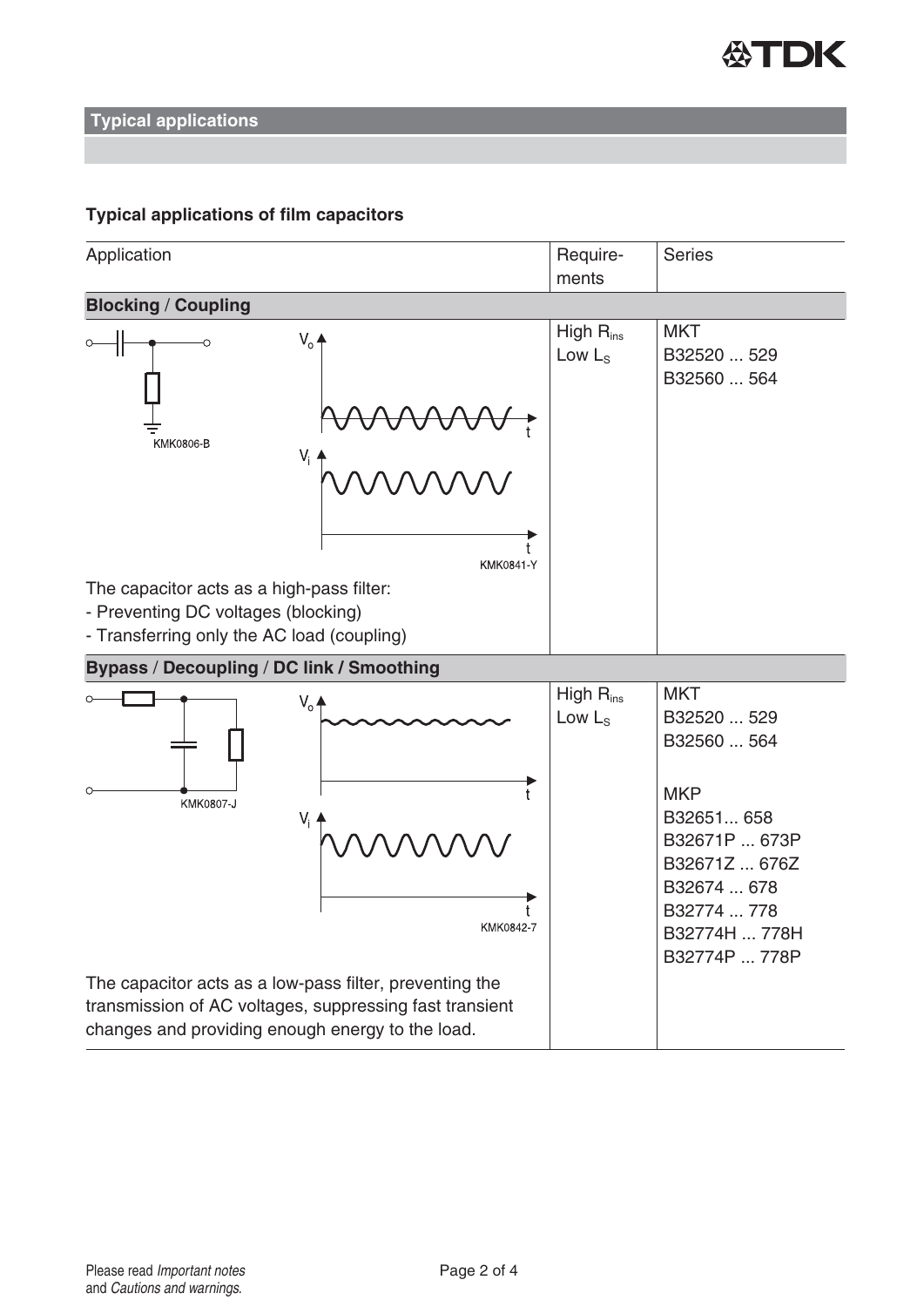

**Typical applications**

| Application                                                                                                                                                                     | Require-                                                      | <b>Series</b>                                                                                                                                                           |  |
|---------------------------------------------------------------------------------------------------------------------------------------------------------------------------------|---------------------------------------------------------------|-------------------------------------------------------------------------------------------------------------------------------------------------------------------------|--|
|                                                                                                                                                                                 | ments                                                         |                                                                                                                                                                         |  |
| <b>Timing / Energy storage / Ignition</b>                                                                                                                                       |                                                               |                                                                                                                                                                         |  |
| $V_0$ $\triangleq$<br><b>KMK0808-S</b><br>KMK0843-F                                                                                                                             | Good pulse<br>character-<br>istics                            | <b>MKP</b><br>B32620  621<br>B32651  658<br>B32671P  673P<br>B32671Z  676Z<br>B32674  678<br>B32774  778<br>B32774H  778H<br>B32774P  778P<br><b>MFP</b><br>B32682  686 |  |
| The capacitor stores a charge until a specific amount of<br>time (time delay) has elapsed.<br>The capacitor stores a charge and then releases it in a<br>short energetic pulse. |                                                               | <b>MKT</b><br>B32560  564<br>B32572  573                                                                                                                                |  |
| <b>Snubbering / Resonant</b>                                                                                                                                                    |                                                               |                                                                                                                                                                         |  |
| $V_{\rm sn}$<br>$\mathtt{C_{S}}$<br>KMK0810-4<br>KMK0849-U<br>V AC ⊿                                                                                                            | Low tan $\delta$<br>Good pulse<br>character-<br><b>istics</b> | <b>MKP</b><br>B32651  658<br>B32656S  658S<br>B32671L  672L<br>B32641B  643B<br><b>MFP</b>                                                                              |  |
| $\mathrm{C_{R}}$<br>$C_S$<br>KMK1311-Z<br>KMK1310-6                                                                                                                             |                                                               | <b>B32686S</b><br>B32682  686                                                                                                                                           |  |
| C <sub>s</sub> (Snubber): Capacitor protects semiconductors from<br>over-voltages by high current switching.<br>$C_R$ (Resonant): LC system oscillates at a certain frequency.  |                                                               |                                                                                                                                                                         |  |